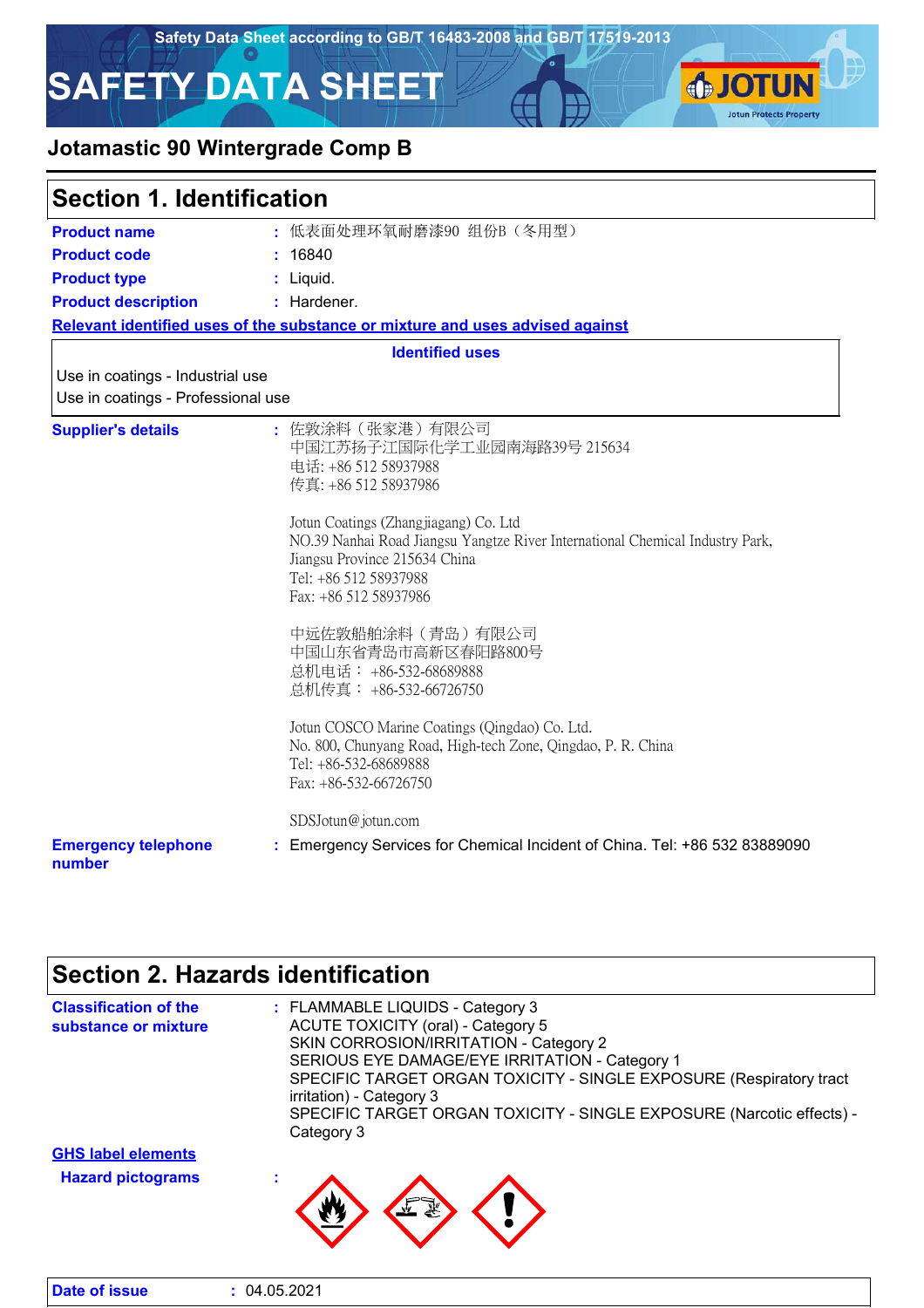| <b>Signal word</b>              | : Danger.                                                                                                                                                                                                                                                                                                                                                                                                                         |
|---------------------------------|-----------------------------------------------------------------------------------------------------------------------------------------------------------------------------------------------------------------------------------------------------------------------------------------------------------------------------------------------------------------------------------------------------------------------------------|
| <b>Hazard statements</b>        | : H226 - Flammable liquid and vapour.<br>H303 - May be harmful if swallowed.<br>H315 - Causes skin irritation.<br>H318 - Causes serious eye damage.<br>H335 - May cause respiratory irritation.<br>H336 - May cause drowsiness or dizziness.                                                                                                                                                                                      |
| <b>Precautionary statements</b> |                                                                                                                                                                                                                                                                                                                                                                                                                                   |
| <b>Prevention</b>               | : P280 - Wear protective gloves. Wear eye or face protection.<br>P210 - Keep away from heat, hot surfaces, sparks, open flames and other ignition<br>sources. No smoking.<br>P261 - Avoid breathing vapour.                                                                                                                                                                                                                       |
| <b>Response</b>                 | : P304 + P312 - IF INHALED: Call a POISON CENTER or doctor if you feel unwell.<br>P362 + P364 - Take off contaminated clothing and wash it before reuse.<br>P302 + P352 - IF ON SKIN: Wash with plenty of water.<br>P305 + P351 + P338, P310 - IF IN EYES: Rinse cautiously with water for several<br>minutes. Remove contact lenses, if present and easy to do. Continue rinsing.<br>Immediately call a POISON CENTER or doctor. |
| <b>Storage</b>                  | : P403 + P233 - Store in a well-ventilated place. Keep container tightly closed.<br>P403 + P235 - Keep cool.                                                                                                                                                                                                                                                                                                                      |
| <b>Disposal</b>                 | : P501 - Dispose of contents and container in accordance with all local, regional,<br>national and international regulations.                                                                                                                                                                                                                                                                                                     |

### **Section 3. Composition/information on ingredients**

| <b>Substance/mixture</b>                       | Mixture           |               |                   |
|------------------------------------------------|-------------------|---------------|-------------------|
| <b>Other means of</b><br><i>identification</i> | : Not available.  |               |                   |
| <b>CAS number/other identifiers</b>            |                   |               |                   |
| <b>CAS number</b>                              | : Not applicable. |               |                   |
| <b>EC</b> number                               | : Mixture.        |               |                   |
| <b>Product code</b>                            | : 16840           |               |                   |
| <b>Ingredient name</b>                         |                   | $\frac{9}{6}$ | <b>CAS number</b> |
| butan-1-ol                                     |                   | $≥10 - 25$    | 71-36-3           |

**There are no additional ingredients present which, within the current knowledge of the supplier and in the concentrations applicable, are classified as hazardous to health or the environment and hence require reporting in this section.**

**Occupational exposure limits, if available, are listed in Section 8.**

### **Section 4. First aid measures**

| <b>Description of necessary first aid measures</b> |                                                                                                                                                                                                                                                                                                                                                                                                                                                                                                                                                                                                                                                                                                                                                                                                                                                                                                                 |
|----------------------------------------------------|-----------------------------------------------------------------------------------------------------------------------------------------------------------------------------------------------------------------------------------------------------------------------------------------------------------------------------------------------------------------------------------------------------------------------------------------------------------------------------------------------------------------------------------------------------------------------------------------------------------------------------------------------------------------------------------------------------------------------------------------------------------------------------------------------------------------------------------------------------------------------------------------------------------------|
| Eye contact                                        | : Get medical attention immediately. Call a poison center or physician. Immediately<br>flush eyes with plenty of water, occasionally lifting the upper and lower eyelids.<br>Check for and remove any contact lenses. Continue to rinse for at least 10 minutes.<br>Chemical burns must be treated promptly by a physician.                                                                                                                                                                                                                                                                                                                                                                                                                                                                                                                                                                                     |
| <b>Inhalation</b>                                  | : Get medical attention immediately. Call a poison center or physician. Remove<br>victim to fresh air and keep at rest in a position comfortable for breathing. If it is<br>suspected that fumes are still present, the rescuer should wear an appropriate mask<br>or self-contained breathing apparatus. If not breathing, if breathing is irregular or if<br>respiratory arrest occurs, provide artificial respiration or oxygen by trained personnel.<br>It may be dangerous to the person providing aid to give mouth-to-mouth<br>resuscitation. If unconscious, place in recovery position and get medical attention<br>immediately. Maintain an open airway. Loosen tight clothing such as a collar, tie,<br>belt or waistband. In case of inhalation of decomposition products in a fire,<br>symptoms may be delayed. The exposed person may need to be kept under<br>medical surveillance for 48 hours. |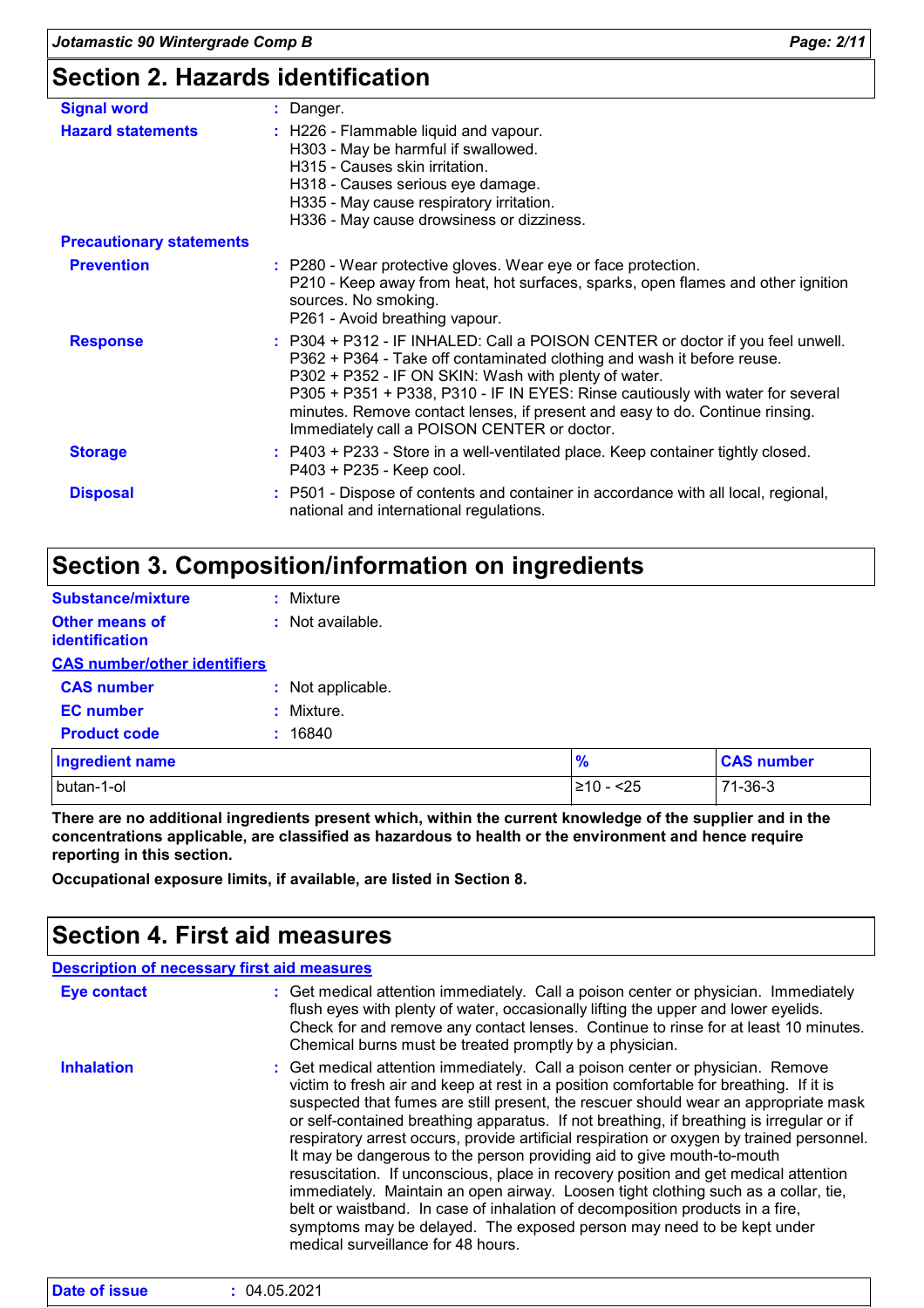### **Section 4. First aid measures**

| <b>Skin contact</b>                                | : Get medical attention immediately. Call a poison center or physician. Flush<br>contaminated skin with plenty of water. Remove contaminated clothing and shoes.<br>Wash contaminated clothing thoroughly with water before removing it, or wear<br>gloves. Continue to rinse for at least 10 minutes. Chemical burns must be treated<br>promptly by a physician. Wash clothing before reuse. Clean shoes thoroughly<br>before reuse.                                                                                                                                                                                                                                                                                                                                                                                                                                                |
|----------------------------------------------------|--------------------------------------------------------------------------------------------------------------------------------------------------------------------------------------------------------------------------------------------------------------------------------------------------------------------------------------------------------------------------------------------------------------------------------------------------------------------------------------------------------------------------------------------------------------------------------------------------------------------------------------------------------------------------------------------------------------------------------------------------------------------------------------------------------------------------------------------------------------------------------------|
| <b>Ingestion</b>                                   | Get medical attention immediately. Call a poison center or physician. Wash out<br>mouth with water. Remove dentures if any. Remove victim to fresh air and keep at<br>rest in a position comfortable for breathing. If material has been swallowed and the<br>exposed person is conscious, give small quantities of water to drink. Stop if the<br>exposed person feels sick as vomiting may be dangerous. Do not induce vomiting<br>unless directed to do so by medical personnel. If vomiting occurs, the head should<br>be kept low so that vomit does not enter the lungs. Chemical burns must be treated<br>promptly by a physician. Never give anything by mouth to an unconscious person.<br>If unconscious, place in recovery position and get medical attention immediately.<br>Maintain an open airway. Loosen tight clothing such as a collar, tie, belt or<br>waistband. |
| Most important symptoms/effects, acute and delayed |                                                                                                                                                                                                                                                                                                                                                                                                                                                                                                                                                                                                                                                                                                                                                                                                                                                                                      |
| <b>Potential acute health effects</b>              |                                                                                                                                                                                                                                                                                                                                                                                                                                                                                                                                                                                                                                                                                                                                                                                                                                                                                      |
| <b>Eye contact</b>                                 | : Causes serious eye damage.                                                                                                                                                                                                                                                                                                                                                                                                                                                                                                                                                                                                                                                                                                                                                                                                                                                         |
| <b>Inhalation</b>                                  | May cause drowsiness or dizziness. May cause respiratory irritation.                                                                                                                                                                                                                                                                                                                                                                                                                                                                                                                                                                                                                                                                                                                                                                                                                 |
| <b>Skin contact</b>                                | : Causes skin irritation.                                                                                                                                                                                                                                                                                                                                                                                                                                                                                                                                                                                                                                                                                                                                                                                                                                                            |
| <b>Ingestion</b>                                   | : May be harmful if swallowed.                                                                                                                                                                                                                                                                                                                                                                                                                                                                                                                                                                                                                                                                                                                                                                                                                                                       |
| <b>Over-exposure signs/symptoms</b>                |                                                                                                                                                                                                                                                                                                                                                                                                                                                                                                                                                                                                                                                                                                                                                                                                                                                                                      |
| <b>Eye contact</b>                                 | : Adverse symptoms may include the following:<br>pain<br>watering<br>redness                                                                                                                                                                                                                                                                                                                                                                                                                                                                                                                                                                                                                                                                                                                                                                                                         |
| <b>Inhalation</b>                                  | Adverse symptoms may include the following:<br>respiratory tract irritation<br>coughing<br>nausea or vomiting<br>headache<br>drowsiness/fatigue<br>dizziness/vertigo<br>unconsciousness                                                                                                                                                                                                                                                                                                                                                                                                                                                                                                                                                                                                                                                                                              |
| <b>Skin contact</b>                                | Adverse symptoms may include the following:<br>pain or irritation<br>redness<br>blistering may occur                                                                                                                                                                                                                                                                                                                                                                                                                                                                                                                                                                                                                                                                                                                                                                                 |
| <b>Ingestion</b>                                   | Adverse symptoms may include the following:<br>stomach pains                                                                                                                                                                                                                                                                                                                                                                                                                                                                                                                                                                                                                                                                                                                                                                                                                         |
|                                                    | Indication of immediate medical attention and special treatment needed, if necessary                                                                                                                                                                                                                                                                                                                                                                                                                                                                                                                                                                                                                                                                                                                                                                                                 |
| <b>Notes to physician</b>                          | : In case of inhalation of decomposition products in a fire, symptoms may be delayed.<br>The exposed person may need to be kept under medical surveillance for 48 hours.                                                                                                                                                                                                                                                                                                                                                                                                                                                                                                                                                                                                                                                                                                             |
| <b>Specific treatments</b>                         | : No specific treatment.                                                                                                                                                                                                                                                                                                                                                                                                                                                                                                                                                                                                                                                                                                                                                                                                                                                             |
| <b>Protection of first-aiders</b>                  | No action shall be taken involving any personal risk or without suitable training. If it<br>is suspected that fumes are still present, the rescuer should wear an appropriate<br>mask or self-contained breathing apparatus. It may be dangerous to the person<br>providing aid to give mouth-to-mouth resuscitation. Wash contaminated clothing<br>thoroughly with water before removing it, or wear gloves.                                                                                                                                                                                                                                                                                                                                                                                                                                                                        |

**See toxicological information (Section 11)**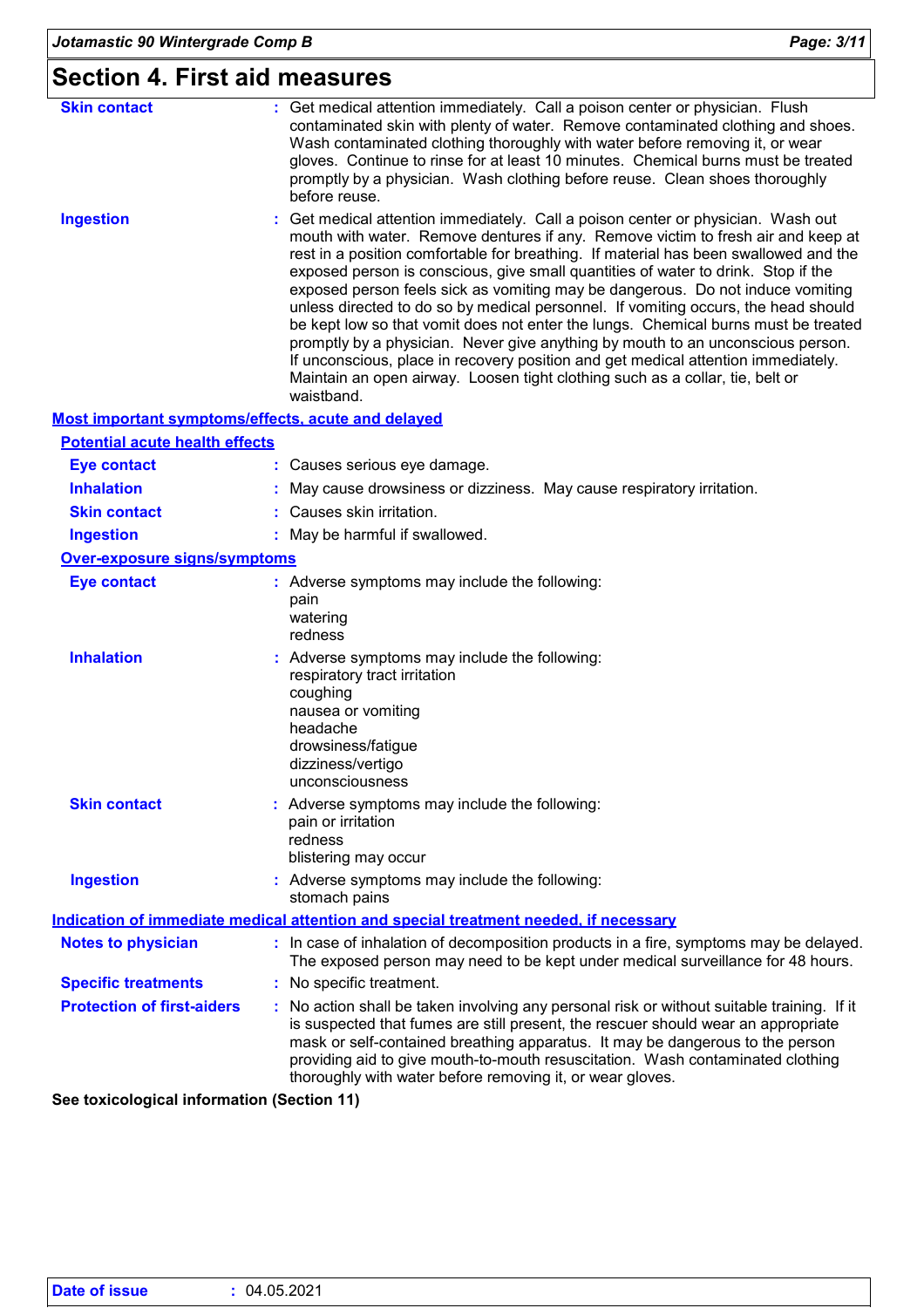## **Section 5. Firefighting measures**

| <b>Extinguishing media</b>                               |                                                                                                                                                                                                                                                                                                                               |
|----------------------------------------------------------|-------------------------------------------------------------------------------------------------------------------------------------------------------------------------------------------------------------------------------------------------------------------------------------------------------------------------------|
| <b>Suitable extinguishing</b><br>media                   | : Use dry chemical, $CO2$ , water spray (fog) or foam.                                                                                                                                                                                                                                                                        |
| Unsuitable extinguishing<br>media                        | : Do not use water jet.                                                                                                                                                                                                                                                                                                       |
| <b>Specific hazards arising</b><br>from the chemical     | : Flammable liquid and vapour. Runoff to sewer may create fire or explosion hazard.<br>In a fire or if heated, a pressure increase will occur and the container may burst, with<br>the risk of a subsequent explosion.                                                                                                        |
| <b>Hazardous thermal</b><br>decomposition products       | : Decomposition products may include the following materials:<br>carbon dioxide<br>carbon monoxide<br>nitrogen oxides                                                                                                                                                                                                         |
| <b>Special protective actions</b><br>for fire-fighters   | : Promptly isolate the scene by removing all persons from the vicinity of the incident if<br>there is a fire. No action shall be taken involving any personal risk or without<br>suitable training. Move containers from fire area if this can be done without risk.<br>Use water spray to keep fire-exposed containers cool. |
| <b>Special protective</b><br>equipment for fire-fighters | : Fire-fighters should wear appropriate protective equipment and self-contained<br>breathing apparatus (SCBA) with a full face-piece operated in positive pressure<br>mode.                                                                                                                                                   |

### **Section 6. Accidental release measures**

|                                                             | Personal precautions, protective equipment and emergency procedures                                                                                                                                                                                                                                                                                                                                                                                                                                                                                                                                                                                                                                                                                                     |
|-------------------------------------------------------------|-------------------------------------------------------------------------------------------------------------------------------------------------------------------------------------------------------------------------------------------------------------------------------------------------------------------------------------------------------------------------------------------------------------------------------------------------------------------------------------------------------------------------------------------------------------------------------------------------------------------------------------------------------------------------------------------------------------------------------------------------------------------------|
| For non-emergency<br>personnel                              | : No action shall be taken involving any personal risk or without suitable training.<br>Evacuate surrounding areas. Keep unnecessary and unprotected personnel from<br>entering. Do not touch or walk through spilt material. Shut off all ignition sources.<br>No flares, smoking or flames in hazard area. Do not breathe vapour or mist.<br>Provide adequate ventilation. Wear appropriate respirator when ventilation is<br>inadequate. Put on appropriate personal protective equipment.                                                                                                                                                                                                                                                                           |
|                                                             | For emergency responders : If specialised clothing is required to deal with the spillage, take note of any<br>information in Section 8 on suitable and unsuitable materials. See also the<br>information in "For non-emergency personnel".                                                                                                                                                                                                                                                                                                                                                                                                                                                                                                                              |
| <b>Environmental precautions</b>                            | : Avoid dispersal of spilt material and runoff and contact with soil, waterways, drains<br>and sewers. Inform the relevant authorities if the product has caused environmental<br>pollution (sewers, waterways, soil or air).                                                                                                                                                                                                                                                                                                                                                                                                                                                                                                                                           |
| <b>Methods and material for containment and cleaning up</b> |                                                                                                                                                                                                                                                                                                                                                                                                                                                                                                                                                                                                                                                                                                                                                                         |
| <b>Small spill</b>                                          | : Stop leak if without risk. Move containers from spill area. Use spark-proof tools and<br>explosion-proof equipment. Dilute with water and mop up if water-soluble.<br>Alternatively, or if water-insoluble, absorb with an inert dry material and place in an<br>appropriate waste disposal container. Dispose of via a licensed waste disposal<br>contractor.                                                                                                                                                                                                                                                                                                                                                                                                        |
| <b>Large spill</b>                                          | : Stop leak if without risk. Move containers from spill area. Use spark-proof tools and<br>explosion-proof equipment. Approach the release from upwind. Prevent entry into<br>sewers, water courses, basements or confined areas. Wash spillages into an<br>effluent treatment plant or proceed as follows. Contain and collect spillage with non-<br>combustible, absorbent material e.g. sand, earth, vermiculite or diatomaceous earth<br>and place in container for disposal according to local regulations (see Section 13).<br>Dispose of via a licensed waste disposal contractor. Contaminated absorbent<br>material may pose the same hazard as the spilt product. Note: see Section 1 for<br>emergency contact information and Section 13 for waste disposal. |

# **Section 7. Handling and storage**

**Precautions for safe handling**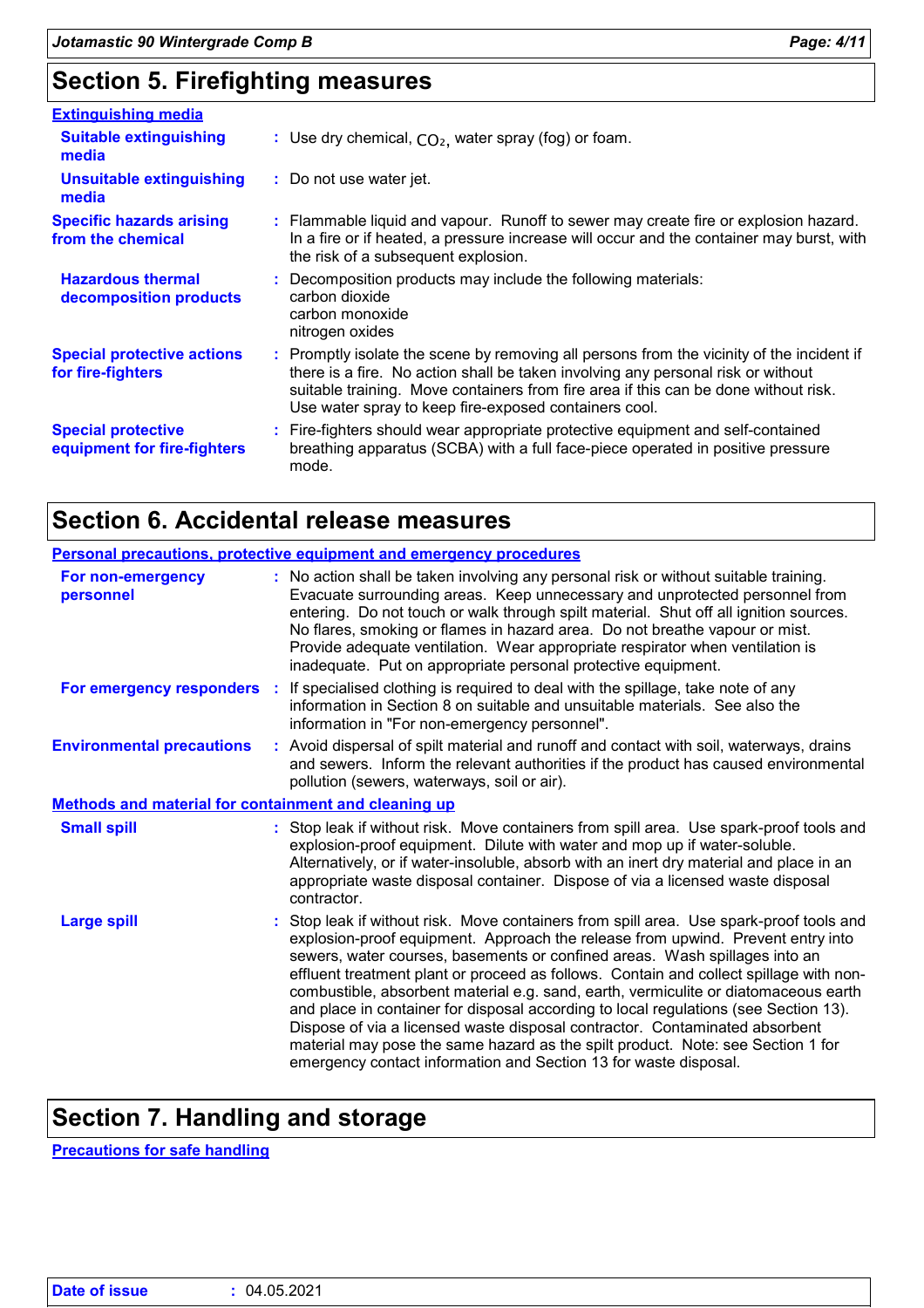### **Section 7. Handling and storage**

| <b>Protective measures</b>                                                       | : Put on appropriate personal protective equipment (see Section 8). Do not get in<br>eyes or on skin or clothing. Do not breathe vapour or mist. Do not ingest. Use only<br>with adequate ventilation. Wear appropriate respirator when ventilation is<br>inadequate. Do not enter storage areas and confined spaces unless adequately<br>ventilated. Keep in the original container or an approved alternative made from a<br>compatible material, kept tightly closed when not in use. Store and use away from<br>heat, sparks, open flame or any other ignition source. Use explosion-proof electrical<br>(ventilating, lighting and material handling) equipment. Use only non-sparking tools.<br>Take precautionary measures against electrostatic discharges. Empty containers<br>retain product residue and can be hazardous. Do not reuse container. |
|----------------------------------------------------------------------------------|--------------------------------------------------------------------------------------------------------------------------------------------------------------------------------------------------------------------------------------------------------------------------------------------------------------------------------------------------------------------------------------------------------------------------------------------------------------------------------------------------------------------------------------------------------------------------------------------------------------------------------------------------------------------------------------------------------------------------------------------------------------------------------------------------------------------------------------------------------------|
| <b>Advice on general</b><br>occupational hygiene                                 | : Eating, drinking and smoking should be prohibited in areas where this material is<br>handled, stored and processed. Workers should wash hands and face before<br>eating, drinking and smoking. Remove contaminated clothing and protective<br>equipment before entering eating areas. See also Section 8 for additional<br>information on hygiene measures.                                                                                                                                                                                                                                                                                                                                                                                                                                                                                                |
| <b>Conditions for safe storage,</b><br>including any<br><b>incompatibilities</b> | : Store in accordance with local regulations. Store in a segregated and approved<br>area. Store in original container protected from direct sunlight in a dry, cool and well-<br>ventilated area, away from incompatible materials (see Section 10) and food and<br>drink. Store locked up. Eliminate all ignition sources. Separate from oxidising<br>materials. Keep container tightly closed and sealed until ready for use. Containers<br>that have been opened must be carefully resealed and kept upright to prevent<br>leakage. Do not store in unlabelled containers. Use appropriate containment to<br>avoid environmental contamination. See Section 10 for incompatible materials<br>before handling or use.                                                                                                                                      |

## **Section 8. Exposure controls/personal protection**

#### **Control parameters**

#### **Occupational exposure limits**

| <b>Ingredient name</b>                           |                                                              | <b>Exposure limits</b>                                                                                                                                                                                                                                                                                                                                                                                                         |
|--------------------------------------------------|--------------------------------------------------------------|--------------------------------------------------------------------------------------------------------------------------------------------------------------------------------------------------------------------------------------------------------------------------------------------------------------------------------------------------------------------------------------------------------------------------------|
| butan-1-ol                                       |                                                              | GBZ 2.1 (China, 8/2019).<br>PC-TWA: 100 mg/m <sup>3</sup> 8 hours.                                                                                                                                                                                                                                                                                                                                                             |
| <b>Recommended monitoring</b><br>procedures      | determination of hazardous substances will also be required. | If this product contains ingredients with exposure limits, personal, workplace<br>atmosphere or biological monitoring may be required to determine the effectiveness<br>of the ventilation or other control measures and/or the necessity to use respiratory<br>protective equipment. Reference should be made to appropriate monitoring<br>standards. Reference to national guidance documents for methods for the            |
| <b>Appropriate engineering</b><br>controls       | limits. Use explosion-proof ventilation equipment.           | : Use only with adequate ventilation. Use process enclosures, local exhaust<br>ventilation or other engineering controls to keep worker exposure to airborne<br>contaminants below any recommended or statutory limits. The engineering controls<br>also need to keep gas, vapour or dust concentrations below any lower explosive                                                                                             |
| <b>Environmental exposure</b><br><b>controls</b> |                                                              | Emissions from ventilation or work process equipment should be checked to ensure<br>they comply with the requirements of environmental protection legislation. In some<br>cases, fume scrubbers, filters or engineering modifications to the process<br>equipment will be necessary to reduce emissions to acceptable levels.                                                                                                  |
| <b>Individual protection measures</b>            |                                                              |                                                                                                                                                                                                                                                                                                                                                                                                                                |
| <b>Hygiene measures</b>                          | safety showers are close to the workstation location.        | : Wash hands, forearms and face thoroughly after handling chemical products, before<br>eating, smoking and using the lavatory and at the end of the working period.<br>Appropriate techniques should be used to remove potentially contaminated clothing.<br>Wash contaminated clothing before reusing. Ensure that eyewash stations and                                                                                       |
| <b>Eye protection</b>                            | instead.                                                     | Safety eyewear complying to EN 166 should be used when a risk assessment<br>indicates this is necessary to avoid exposure to liquid splashes, mists, gases or<br>dusts. If contact is possible, the following protection should be worn, unless the<br>assessment indicates a higher degree of protection: chemical splash goggles and/<br>or face shield. If inhalation hazards exist, a full-face respirator may be required |
|                                                  |                                                              |                                                                                                                                                                                                                                                                                                                                                                                                                                |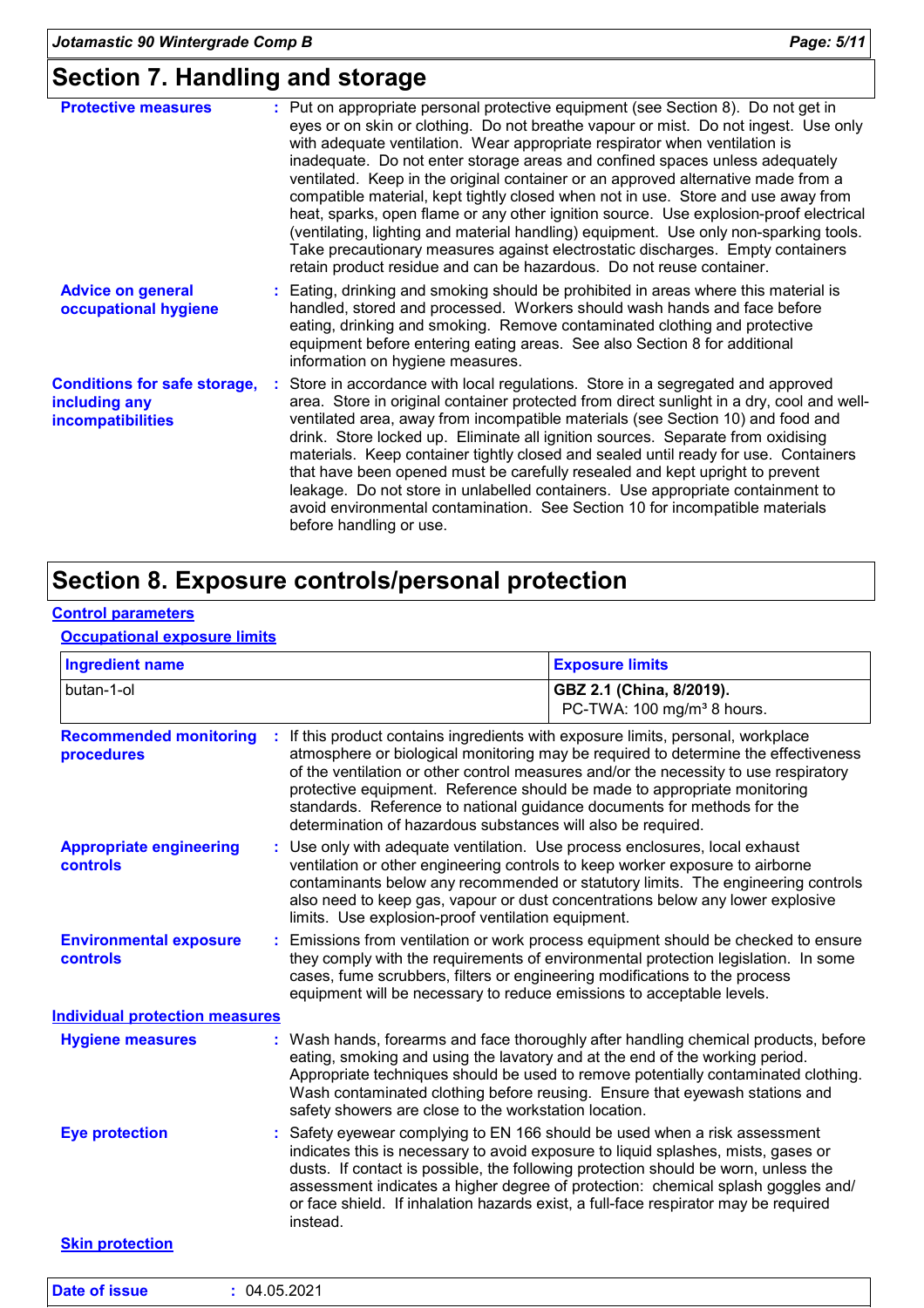# **Section 8. Exposure controls/personal protection**

| <b>Hand protection</b>        | : Chemical-resistant, impervious gloves complying with an approved standard should<br>be worn at all times when handling chemical products if a risk assessment indicates<br>this is necessary. Considering the parameters specified by the glove manufacturer,<br>check during use that the gloves are still retaining their protective properties. It<br>should be noted that the time to breakthrough for any glove material may be<br>different for different glove manufacturers. In the case of mixtures, consisting of<br>several substances, the protection time of the gloves cannot be accurately<br>estimated. |
|-------------------------------|---------------------------------------------------------------------------------------------------------------------------------------------------------------------------------------------------------------------------------------------------------------------------------------------------------------------------------------------------------------------------------------------------------------------------------------------------------------------------------------------------------------------------------------------------------------------------------------------------------------------------|
|                               | There is no one glove material or combination of materials that will give unlimited<br>resistance to any individual or combination of chemicals.<br>The breakthrough time must be greater than the end use time of the product.<br>The instructions and information provided by the glove manufacturer on use,<br>storage, maintenance and replacement must be followed.<br>Gloves should be replaced regularly and if there is any sign of damage to the glove                                                                                                                                                           |
|                               | material.<br>Always ensure that gloves are free from defects and that they are stored and used<br>correctly.<br>The performance or effectiveness of the glove may be reduced by physical/chemical<br>damage and poor maintenance.<br>Barrier creams may help to protect the exposed areas of the skin but should not be<br>applied once exposure has occurred.                                                                                                                                                                                                                                                            |
|                               | Wear suitable gloves tested to EN374.<br>Recommended, gloves(breakthrough time) > 8 hours: neoprene<br>May be used, gloves(breakthrough time) 4 - 8 hours: butyl rubber, Viton®, 4H,<br>Teflon, Barricade, CPF 3, Responder, nitrile rubber, PVC, polyvinyl alcohol (PVA)<br>Not recommended, gloves(breakthrough time) < 1 hour: PE                                                                                                                                                                                                                                                                                      |
| <b>Body protection</b>        | Personal protective equipment for the body should be selected based on the task<br>being performed and the risks involved and should be approved by a specialist<br>before handling this product. When there is a risk of ignition from static electricity,<br>wear anti-static protective clothing. For the greatest protection from static<br>discharges, clothing should include anti-static overalls, boots and gloves.                                                                                                                                                                                               |
| <b>Other skin protection</b>  | : Appropriate footwear and any additional skin protection measures should be<br>selected based on the task being performed and the risks involved and should be<br>approved by a specialist before handling this product.                                                                                                                                                                                                                                                                                                                                                                                                 |
| <b>Respiratory protection</b> | : Based on the hazard and potential for exposure, select a respirator that meets the<br>appropriate standard or certification. Respirators must be used according to a<br>respiratory protection program to ensure proper fitting, training, and other important<br>aspects of use.                                                                                                                                                                                                                                                                                                                                       |

# **Section 9. Physical and chemical properties**

| <b>Appearance</b>                               |                                                                              |
|-------------------------------------------------|------------------------------------------------------------------------------|
| <b>Physical state</b>                           | $:$ Liquid.                                                                  |
| <b>Colour</b>                                   | : Various colours.                                                           |
| <b>Odour</b>                                    | : Characteristic.                                                            |
| <b>Odour threshold</b>                          | : Not available.                                                             |
| pH                                              | : Not applicable.                                                            |
| <b>Melting point</b>                            | : Not applicable.                                                            |
| <b>Boiling point</b>                            | : Lowest known value: $119^{\circ}$ C (246.2°F) (butan-1-ol).                |
| <b>Flash point</b>                              | : Closed cup: $35^{\circ}$ C (95 $^{\circ}$ F)                               |
| <b>Burning time</b>                             | : Not applicable.                                                            |
| <b>Burning rate</b>                             | : Not applicable.                                                            |
| <b>Evaporation rate</b>                         | : 0.44 (butan-1-ol) compared with butyl acetate                              |
| <b>Flammability (solid, gas)</b>                | : Not applicable.                                                            |
| Lower and upper explosive<br>(flammable) limits | $: 1.4 - 11.3%$                                                              |
| <b>Vapour pressure</b>                          | : Highest known value: <1 kPa (<7.5 mm Hg) (at $20^{\circ}$ C) (butan-1-ol). |
| <b>Vapour density</b>                           | Highest known value: $2.6$ (Air = 1) (butan-1-ol).                           |
| <b>Date of issue</b>                            | : 04.05.2021                                                                 |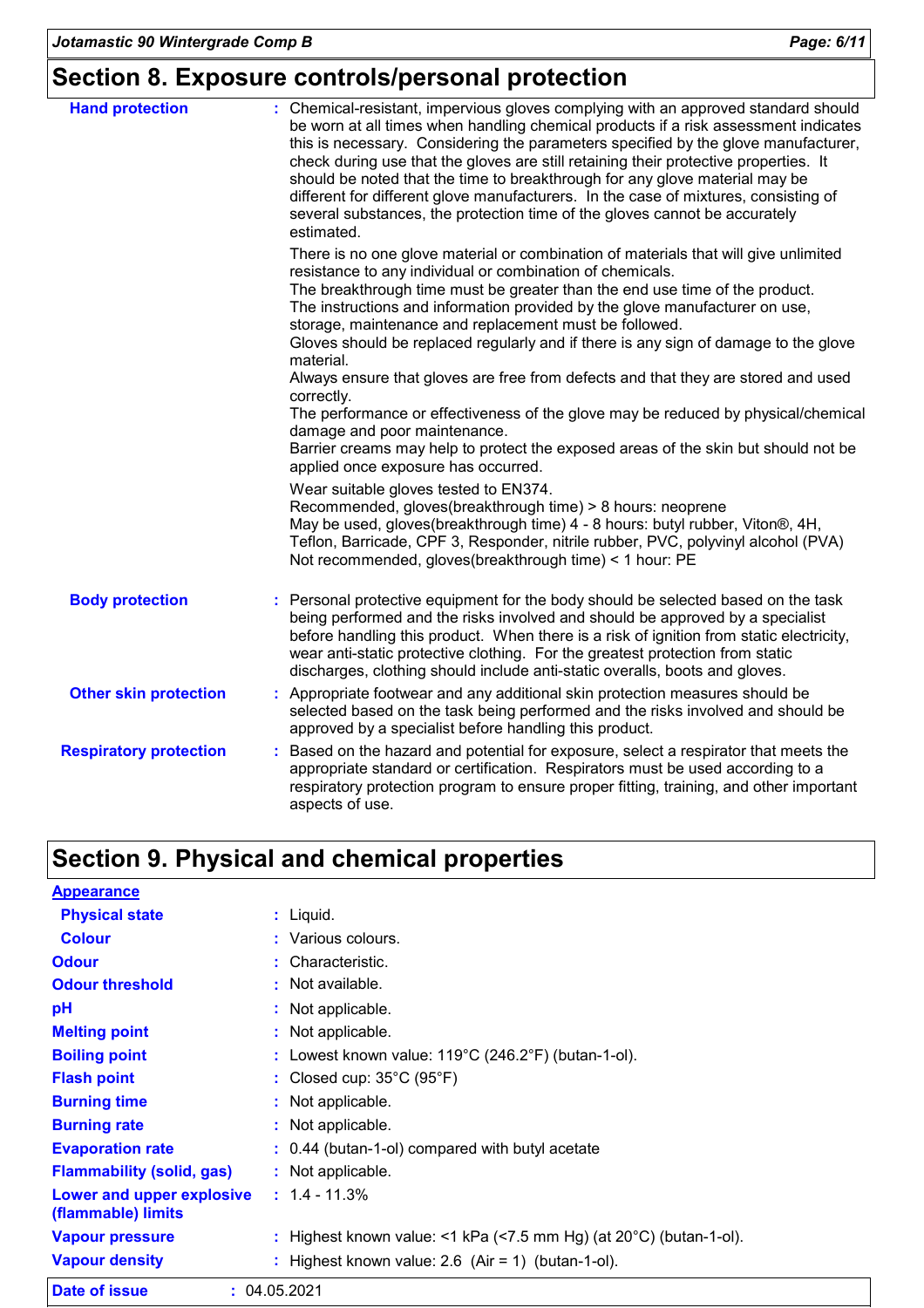# **Section 9. Physical and chemical properties**

| <b>Relative density</b>                           | $: 1$ g/cm <sup>3</sup>                                                  |
|---------------------------------------------------|--------------------------------------------------------------------------|
| <b>Solubility</b>                                 | : Insoluble in the following materials: cold water and hot water.        |
| <b>Partition coefficient: n-</b><br>octanol/water | : Not available.                                                         |
| <b>Auto-ignition temperature</b>                  | : Lowest known value: $355^{\circ}$ C (671 $^{\circ}$ F) (butan-1-ol).   |
| <b>Decomposition temperature</b>                  | : Not available.                                                         |
| <b>SADT</b>                                       | : Not available.                                                         |
| <b>Viscosity</b>                                  | : Kinematic (40°C): >0.205 cm <sup>2</sup> /s (>20.5 mm <sup>2</sup> /s) |

# **Section 10. Stability and reactivity**

| <b>Reactivity</b>                                      | : No specific test data related to reactivity available for this product or its ingredients.                                                                                 |
|--------------------------------------------------------|------------------------------------------------------------------------------------------------------------------------------------------------------------------------------|
| <b>Chemical stability</b>                              | : The product is stable.                                                                                                                                                     |
| <b>Possibility of hazardous</b><br><b>reactions</b>    | : Under normal conditions of storage and use, hazardous reactions will not occur.                                                                                            |
| <b>Conditions to avoid</b>                             | : Avoid all possible sources of ignition (spark or flame). Do not pressurise, cut, weld,<br>braze, solder, drill, grind or expose containers to heat or sources of ignition. |
| <b>Incompatible materials</b>                          | : Keep away from the following materials to prevent strong exothermic reactions:<br>oxidising agents, strong alkalis, strong acids.                                          |
| <b>Hazardous decomposition</b><br>products             | : Under normal conditions of storage and use, hazardous decomposition products<br>should not be produced.                                                                    |
| Fine dust clouds may form explosive mixtures with air. |                                                                                                                                                                              |

## **Section 11. Toxicological information**

#### **Information on toxicological effects**

#### **Acute toxicity**

| <b>Product/ingredient name</b> | Result    | <b>Species</b> | <b>Dose</b> | <b>Exposure</b> |
|--------------------------------|-----------|----------------|-------------|-----------------|
| butan-1-ol                     | LD50 Oral | Rat            | 790 mg/kg   |                 |

#### **Irritation/Corrosion**

Not available.

#### **Sensitisation**

Not available.

#### **Mutagenicity**

Not available.

#### **Carcinogenicity**

Not available.

#### **Reproductive toxicity**

Not available.

#### **Teratogenicity**

Not available.

#### **Specific target organ toxicity (single exposure)**

| <b>Name</b> | <b>Category</b> | <b>Route of</b><br><b>exposure</b> | <b>Target organs</b>            |
|-------------|-----------------|------------------------------------|---------------------------------|
| butan-1-ol  | Category 3      |                                    | Respiratory tract<br>irritation |
|             | Category 3      |                                    | Narcotic effects                |

**Specific target organ toxicity (repeated exposure)**

Not available.

#### **Aspiration hazard**

| Date of issue | 04.05.2021 |
|---------------|------------|
|               |            |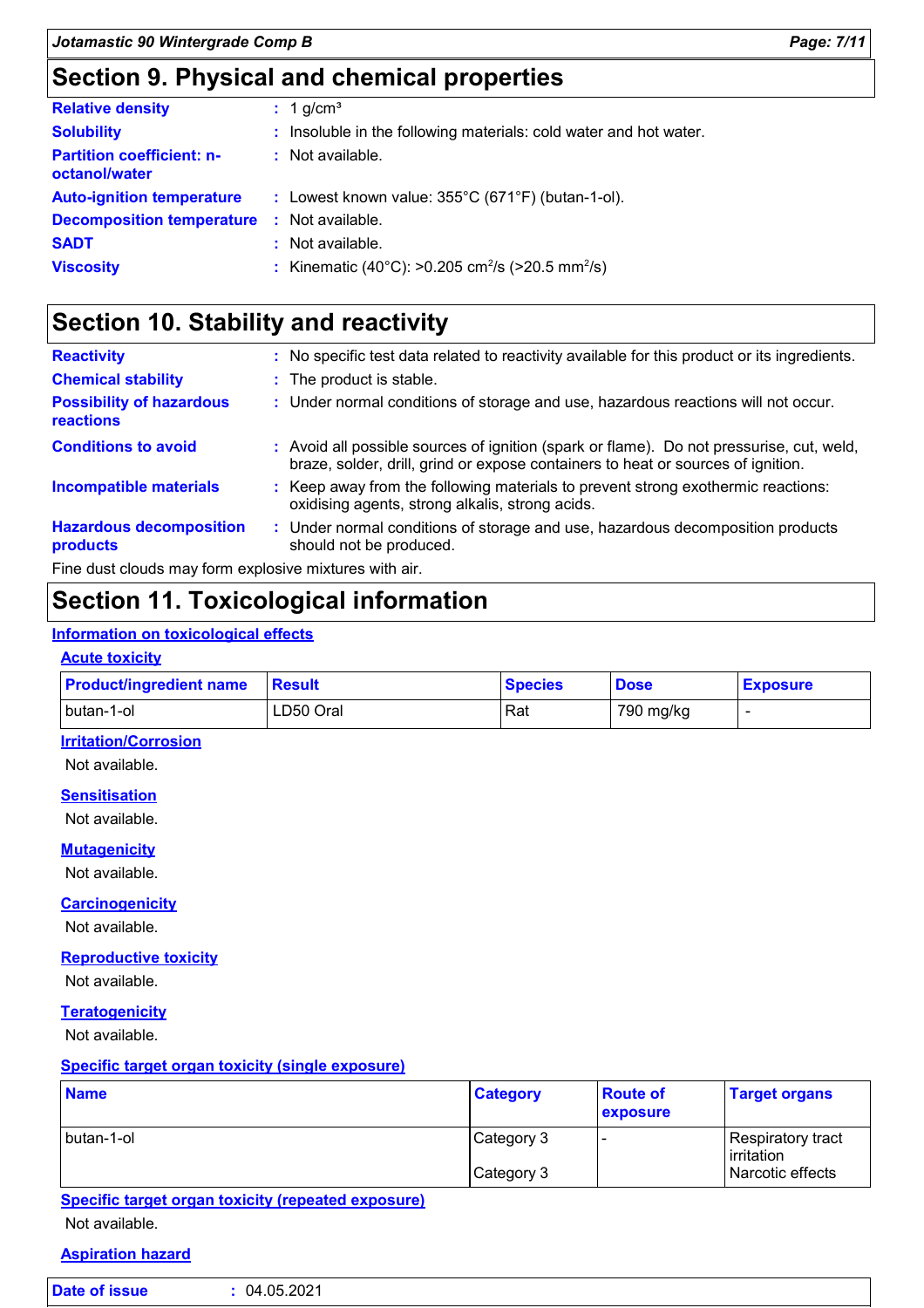# **Section 11. Toxicological information**

Not available.

| Information on likely routes : Not available.<br>of exposure |                                                                                                                                                                                           |
|--------------------------------------------------------------|-------------------------------------------------------------------------------------------------------------------------------------------------------------------------------------------|
| <b>Potential acute health effects</b>                        |                                                                                                                                                                                           |
| <b>Eye contact</b>                                           | : Causes serious eye damage.                                                                                                                                                              |
| <b>Inhalation</b>                                            | May cause drowsiness or dizziness. May cause respiratory irritation.                                                                                                                      |
| <b>Skin contact</b>                                          | : Causes skin irritation.                                                                                                                                                                 |
| <b>Ingestion</b>                                             | : May be harmful if swallowed.                                                                                                                                                            |
|                                                              | <b>Symptoms related to the physical, chemical and toxicological characteristics</b>                                                                                                       |
| <b>Eye contact</b>                                           | : Adverse symptoms may include the following:<br>pain<br>watering<br>redness                                                                                                              |
| <b>Inhalation</b>                                            | : Adverse symptoms may include the following:<br>respiratory tract irritation<br>coughing<br>nausea or vomiting<br>headache<br>drowsiness/fatigue<br>dizziness/vertigo<br>unconsciousness |
| <b>Skin contact</b>                                          | : Adverse symptoms may include the following:<br>pain or irritation<br>redness<br>blistering may occur                                                                                    |
| <b>Ingestion</b>                                             | : Adverse symptoms may include the following:<br>stomach pains                                                                                                                            |
|                                                              | Delayed and immediate effects as well as chronic effects from short and long-term exposure                                                                                                |
| <b>Short term exposure</b>                                   |                                                                                                                                                                                           |
| <b>Potential immediate</b><br>effects                        | : Not available.                                                                                                                                                                          |
| <b>Potential delayed effects</b>                             | : Not available.                                                                                                                                                                          |
| <b>Long term exposure</b>                                    |                                                                                                                                                                                           |
| <b>Potential immediate</b><br>effects                        | Not available.                                                                                                                                                                            |
| <b>Potential delayed effects</b>                             | Not available.                                                                                                                                                                            |
| <b>Potential chronic health effects</b>                      |                                                                                                                                                                                           |
| Not available.                                               |                                                                                                                                                                                           |
| <b>General</b>                                               | No known significant effects or critical hazards.                                                                                                                                         |
| <b>Carcinogenicity</b>                                       | No known significant effects or critical hazards.                                                                                                                                         |
| <b>Mutagenicity</b>                                          | No known significant effects or critical hazards.                                                                                                                                         |
| <b>Teratogenicity</b>                                        | No known significant effects or critical hazards.                                                                                                                                         |
| <b>Developmental effects</b>                                 | No known significant effects or critical hazards.                                                                                                                                         |
| <b>Fertility effects</b>                                     | No known significant effects or critical hazards.                                                                                                                                         |
|                                                              |                                                                                                                                                                                           |

#### **Numerical measures of toxicity**

### Oral 2500 mg/kg **Route ATE value Acute toxicity estimates**

| <b>Date of issue</b> | 04.05.2021 |  |  |  |
|----------------------|------------|--|--|--|
|----------------------|------------|--|--|--|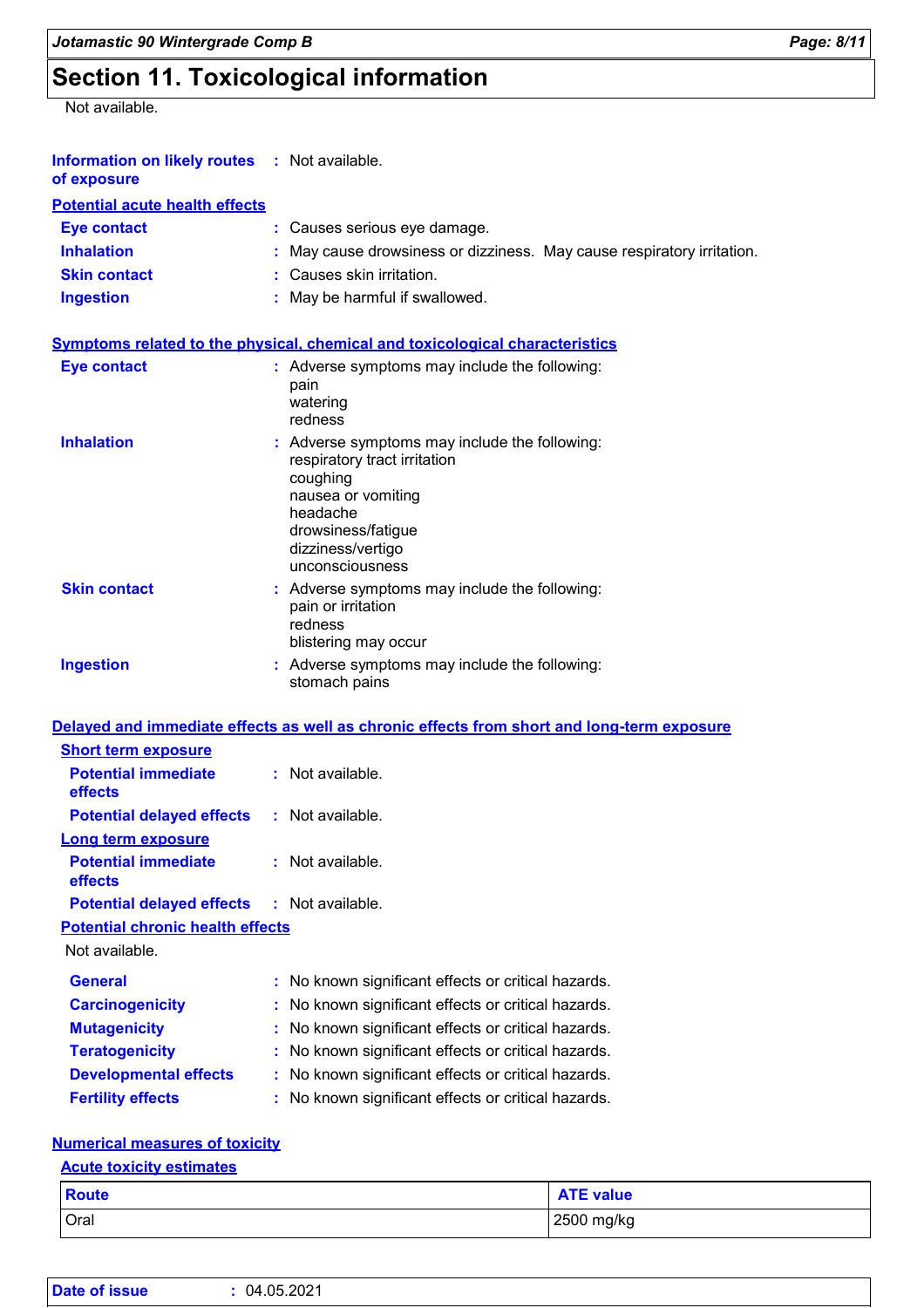# **Section 11. Toxicological information**

# **Section 12. Ecological information**

#### **Toxicity**

Not available.

#### **Persistence/degradability**

Not available.

#### **Bioaccumulative potential**

| <b>Product/ingredient name</b> | $\blacksquare$ Log $\mathsf{P}_\mathsf{ow}$ | <b>BCF</b> | <b>Potential</b> |
|--------------------------------|---------------------------------------------|------------|------------------|
| butan-1-ol                     |                                             |            | low              |

#### **Mobility in soil**

Г

| <b>Soil/water partition</b><br><b>coefficient (Koc)</b> | : Not available. |
|---------------------------------------------------------|------------------|
|                                                         |                  |

**Other adverse effects :** No known significant effects or critical hazards.

### **Section 13. Disposal considerations**

The generation of waste should be avoided or minimised wherever possible. Disposal of this product, solutions and any by-products should at all times comply with the requirements of environmental protection and waste disposal legislation and any regional local authority requirements. Dispose of surplus and nonrecyclable products via a licensed waste disposal contractor. Waste should not be disposed of untreated to the sewer unless fully compliant with the requirements of all authorities with jurisdiction. Waste packaging should be recycled. Incineration or landfill should only be considered when recycling is not feasible. This material and its container must be disposed of in a safe way. Care should be taken when handling emptied containers that have not been cleaned or rinsed out. Empty containers or liners may retain some product residues. Vapour from product residues may create a highly flammable or explosive atmosphere inside the container. Do not cut, weld or grind used containers unless they have been cleaned thoroughly internally. Avoid dispersal of spilt material and runoff and contact with soil, waterways, drains and sewers. **Disposal methods :**

### **Section 14. Transport information**

**Transport within user's premises:** always transport in closed containers that are upright and secure. Ensure that persons transporting the product know what to do in the event of an accident or spillage.

|                                      | <b>UN</b>      | <b>IMDG</b>   | <b>IATA</b>    |  |  |
|--------------------------------------|----------------|---------------|----------------|--|--|
| <b>UN</b> number                     | <b>UN1263</b>  | <b>UN1263</b> | <b>UN1263</b>  |  |  |
| <b>UN proper</b><br>shipping name    | Paint          | Paint         | Paint          |  |  |
| <b>Transport hazard</b><br>class(es) | $\mathbf{3}$   | 3             | 3              |  |  |
| <b>Packing group</b>                 | $\mathbf{III}$ | Ш             | $\mathbf{III}$ |  |  |
|                                      |                |               |                |  |  |
| <b>Date of issue</b>                 | : 04.05.2021   |               |                |  |  |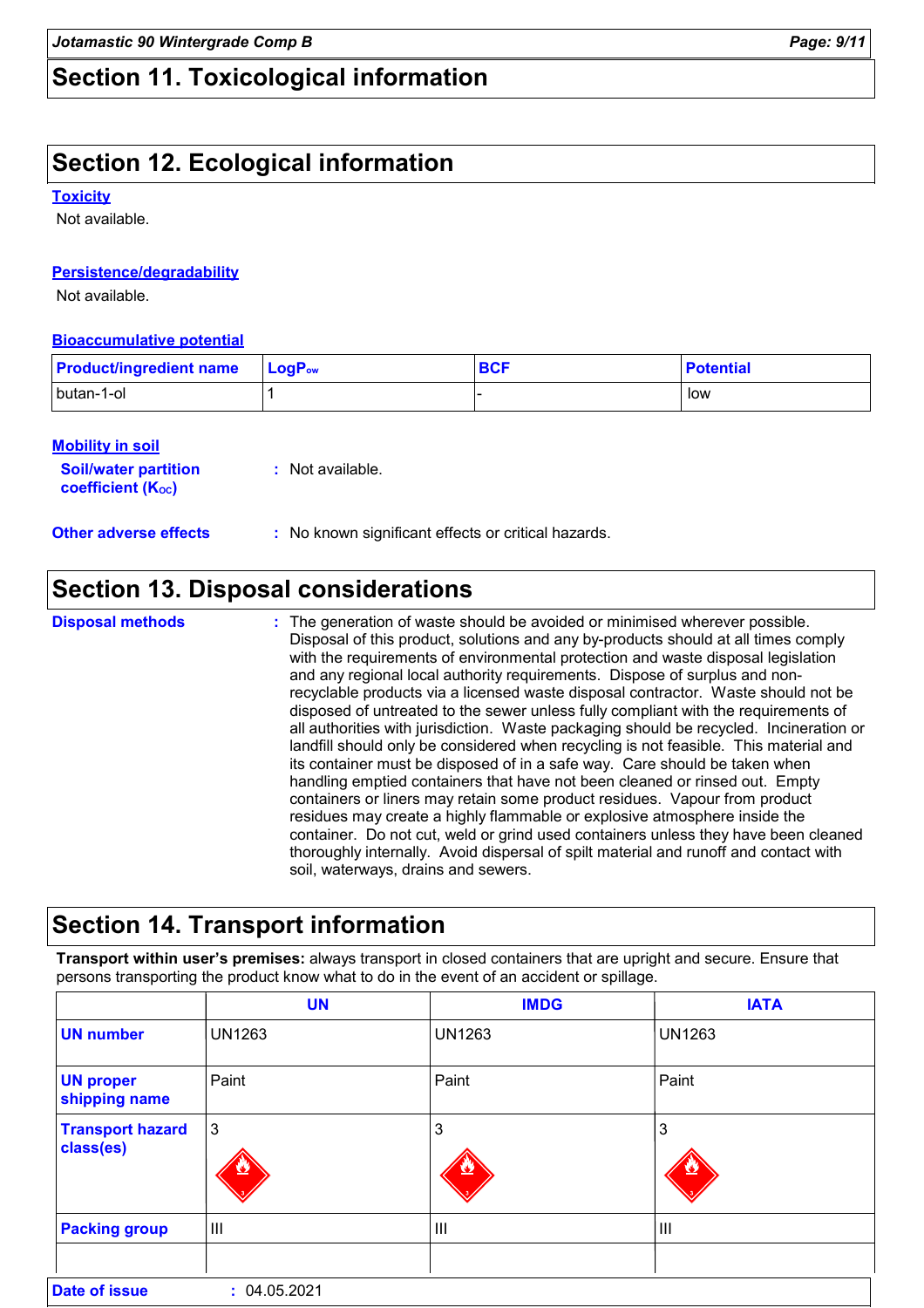# **Section 14. Transport information**

| <b>Environmental</b><br><b>hazards</b>    | No.                                                                                                                                                                                                                             | No.                                                                                                                                                                                                                             | No.                                                                                                                                                                                                                             |
|-------------------------------------------|---------------------------------------------------------------------------------------------------------------------------------------------------------------------------------------------------------------------------------|---------------------------------------------------------------------------------------------------------------------------------------------------------------------------------------------------------------------------------|---------------------------------------------------------------------------------------------------------------------------------------------------------------------------------------------------------------------------------|
| <b>Special</b><br>precautions for<br>user | Transport within user's<br>premises: always transport in<br>closed containers that are<br>upright and secure. Ensure<br>that persons transporting the<br>product know what to do in the<br>event of an accident or<br>spillage. | Transport within user's<br>premises: always transport in<br>closed containers that are<br>upright and secure. Ensure<br>that persons transporting the<br>product know what to do in the<br>event of an accident or<br>spillage. | Transport within user's<br>premises: always transport in<br>closed containers that are<br>upright and secure. Ensure<br>that persons transporting the<br>product know what to do in the<br>event of an accident or<br>spillage. |
| <b>Additional</b><br>information          |                                                                                                                                                                                                                                 | <b>Emergency schedules F-E,</b><br>$S-E$                                                                                                                                                                                        |                                                                                                                                                                                                                                 |
| <b>ADR / RID</b>                          | $:$ Tunnel restriction code: (D/E)<br>Hazard identification number: 30                                                                                                                                                          |                                                                                                                                                                                                                                 |                                                                                                                                                                                                                                 |
|                                           | 450 litre capacity).                                                                                                                                                                                                            | ADR/RID: Viscous substance. Not restricted, ref. chapter 2.2.3.1.5 (applicable to receptacles <                                                                                                                                 |                                                                                                                                                                                                                                 |

**IMDG :** IMDG: Viscous substance. Transport in accordance with paragraph 2.3.2.5 (applicable to receptacles < 450 litre capacity).

### **Section 15. Regulatory information**

#### **Safety, health and environmental regulations specific for the product:**

#### **Law of the People's Republic of China on the Prevention and Control of Occupational Diseases**

Regulations on the Control over Safety of Dangerous Chemicals

Measures for Environmental Management of New Chemical Substances

Law of the People's Republic of China on the Prevention and Control of Environment Pollution Caused by Solid Wastes Safety regulations for the use of chemicals in the workplace

General Rule for Classification and Hazard Communication of Chemicals

Classification and code of dangerous goods

#### **List of Goods banned for Importing**

None of the components are listed.

#### **List of Goods banned for Exporting**

None of the components are listed.

#### **List of Toxic Chemicals Severely Restricted for Importing & Exporting by China**

None of the components are listed.

### **Section 16. Other information**

| <b>History</b>              |                                                                                                                                                                                                                                                                                                                                                                                                                                                                                                                                                                                                                                                                                                                                                                                                                                                                   |
|-----------------------------|-------------------------------------------------------------------------------------------------------------------------------------------------------------------------------------------------------------------------------------------------------------------------------------------------------------------------------------------------------------------------------------------------------------------------------------------------------------------------------------------------------------------------------------------------------------------------------------------------------------------------------------------------------------------------------------------------------------------------------------------------------------------------------------------------------------------------------------------------------------------|
| Date of printing            | : 04.05.2021                                                                                                                                                                                                                                                                                                                                                                                                                                                                                                                                                                                                                                                                                                                                                                                                                                                      |
| <b>Key to abbreviations</b> | : ADN = European Provisions concerning the International Carriage of Dangerous<br>Goods by Inland Waterway<br>ADR = The European Agreement concerning the International Carriage of<br>Dangerous Goods by Road<br>ATE = Acute Toxicity Estimate<br>BCF = Bioconcentration Factor<br>GHS = Globally Harmonized System of Classification and Labelling of Chemicals<br>IATA = International Air Transport Association<br>IBC = Intermediate Bulk Container<br><b>IMDG = International Maritime Dangerous Goods</b><br>LogPow = logarithm of the octanol/water partition coefficient<br>MARPOL = International Convention for the Prevention of Pollution From Ships,<br>1973 as modified by the Protocol of 1978. ("Marpol" = marine pollution)<br>RID = The Regulations concerning the International Carriage of Dangerous Goods<br>by Rail<br>UN = United Nations |